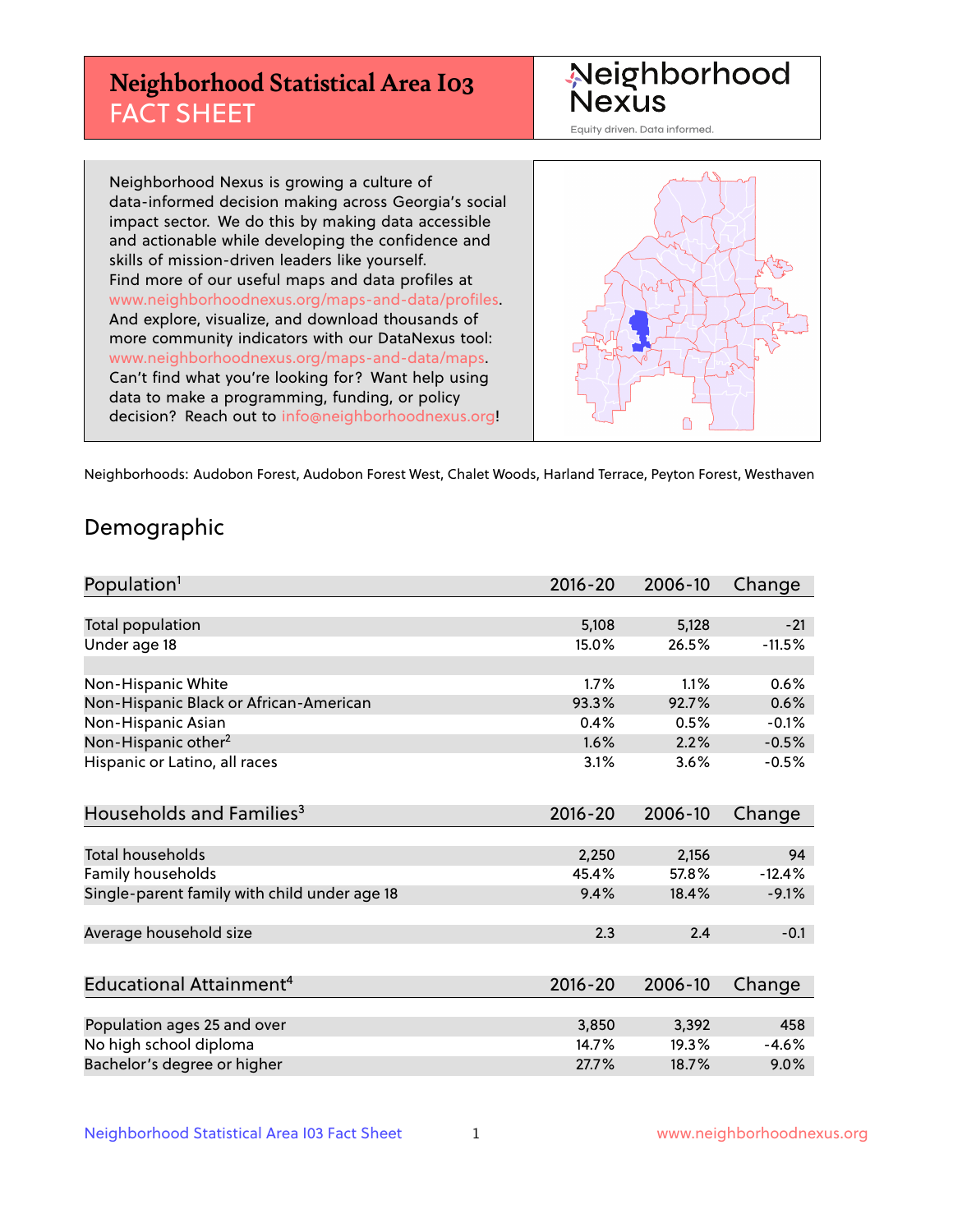## Change Measures, continued...

| Employment <sup>5</sup>                                 | $2016 - 20$    | 2006-10        | Change        |
|---------------------------------------------------------|----------------|----------------|---------------|
|                                                         |                |                |               |
| Total workers residing in Neighborhood Statistical Area | 1,842<br>26.8% | 1,746<br>30.8% | 96<br>$-4.0%$ |
| Workers with earnings \$1250/month or less              | 44.0%          | 49.4%          | $-5.4%$       |
| Workers with earnings \$1251/month to \$3333/month      | 29.2%          | 19.8%          | 9.4%          |
| Workers with earnings greater than \$3333/month         |                |                |               |
| Total jobs located in Neighborhood Statistical Area     | 1,531          | 603            | 928           |
| Jobs with earnings \$1250/month or less                 | 24.0%          | 42.8%          | $-18.8%$      |
| Jobs with earnings \$1251/month to \$3333/month         | 47.8%          | 42.3%          | 5.5%          |
| Jobs with earnings greater than \$3333/month            | 28.2%          | 14.9%          | 13.3%         |
|                                                         |                |                |               |
| Jobs/workers ratio                                      | 0.8            | 0.3            | 0.5           |
|                                                         |                |                |               |
| Income and Poverty <sup>6</sup>                         | 2016-20        | 2006-10        | Change        |
|                                                         |                |                |               |
| Median household income                                 | \$36,184       | \$29,141       | \$7,043       |
|                                                         |                |                |               |
| Population for whom poverty status is determined        | 5,094          | 5,082          | 12            |
| Population below poverty                                | 17.5%          | 24.4%          | $-6.9%$       |
|                                                         |                |                |               |
| Housing <sup>7</sup>                                    | $2016 - 20$    | 2006-10        | Change        |
|                                                         |                |                |               |
| Total housing units                                     | 2,587          | 2,840          | $-253$        |
| Occupied housing units                                  | 87.0%          | 75.9%          | 11.1%         |
| Vacant housing units                                    | 13.0%          | 24.1%          | $-11.1%$      |
|                                                         |                |                |               |
| Occupied housing units                                  | 2,250          | 2,156          | 94            |
| Owner occupied housing units                            | 39.9%          | 46.3%          | $-6.5%$       |
| Renter occupied housing units                           | 60.1%          | 53.7%          | 6.5%          |
|                                                         |                |                |               |
| Access to a Vehicle <sup>8</sup>                        | $2016 - 20$    | 2006-10        | Change        |
|                                                         |                |                |               |
| Occupied housing units                                  | 2,250          | 2,156          | 94            |
| No vehicle available                                    | 18.5%          | 26.1%          | $-7.5%$       |
|                                                         |                |                |               |
| Crime Rates, per 10,000 Population <sup>9</sup>         | 2017-21        | 2012-16        | Change        |
|                                                         |                |                |               |
| All Part I crimes                                       | 483.2          | 618.2          | $-135.0$      |
| Violent crime                                           | 116.3          | 116.3          | 0.0           |
| Murder                                                  | 1.2            | 1.0            | 0.2           |
| Robbery                                                 | 32.5           | 65.7           | $-33.2$       |
| Aggravated assault                                      | 82.6           | 49.5           | 33.1          |
| Property crime                                          | 366.9          | 501.9          | $-135.0$      |
| <b>Burglary</b>                                         | 74.0           | 125.4          | $-51.4$       |
| Larceny                                                 | 226.7          | 249.8          | $-23.0$       |
| Vehicle theft                                           | 66.2           | 126.7          | $-60.6$       |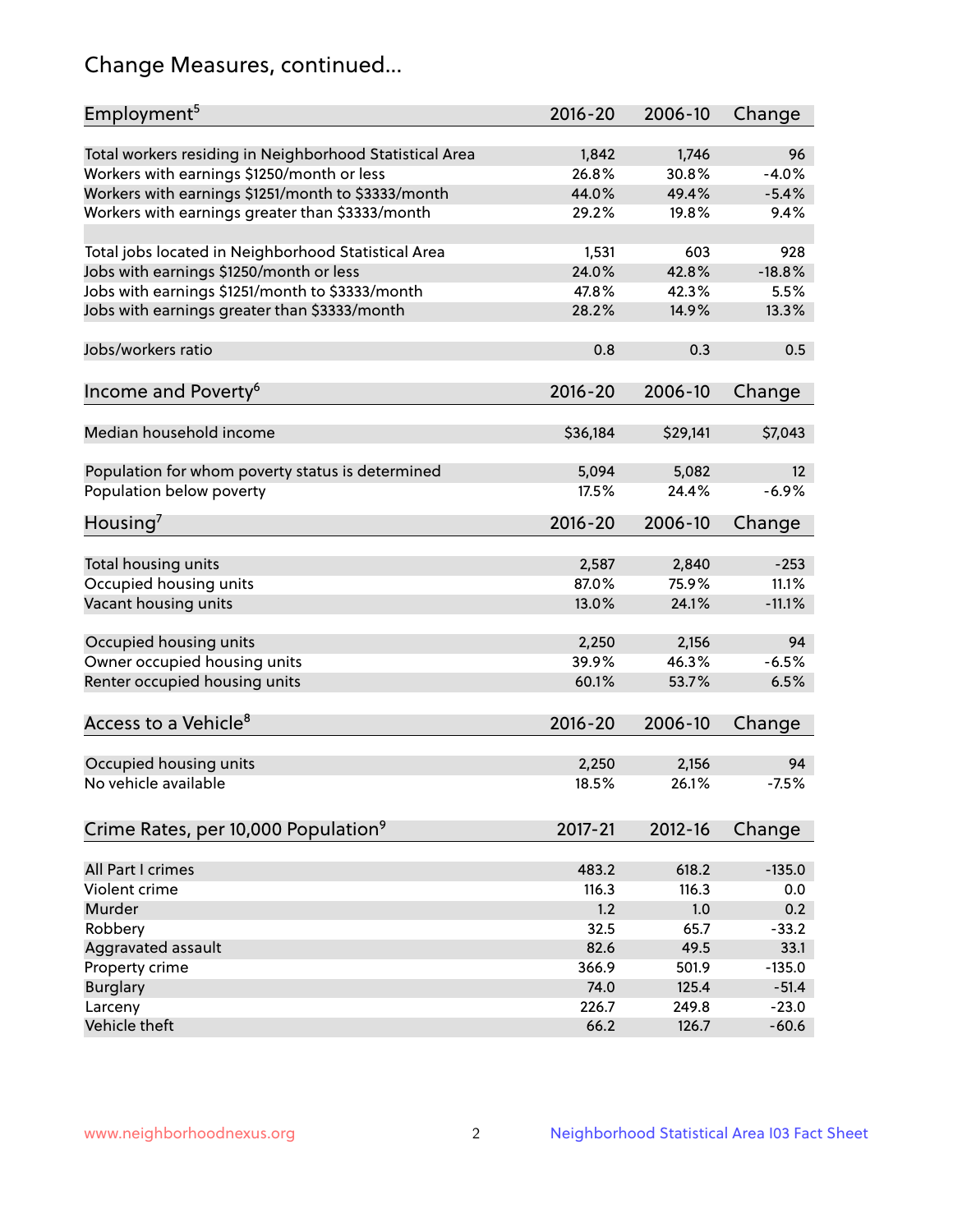## Current Data: Demographic

| Sex and Age, 2016-20 <sup>10</sup>                    | <b>Estimate</b> | Margin of Error |
|-------------------------------------------------------|-----------------|-----------------|
| Total population                                      | 5,108           | $\pm 857$       |
| Male                                                  | 41.6%           | $\pm$ 5.7%      |
| Female                                                | 58.4%           | $\pm$ 8.5%      |
| Under 5 years                                         | 2.2%            | $\pm 2.8\%$     |
| 5 to 9 years                                          | 6.1%            | $\pm 3.6\%$     |
| 10 to 14 years                                        | 2.4%            | $\pm1.8\%$      |
| 15 to 19 years                                        | 7.7%            | ±4.8%           |
| 20 to 24 years                                        | 6.1%            | $\pm 3.6\%$     |
| 25 to 34 years                                        | 11.8%           | $\pm$ 5.5%      |
| 35 to 44 years                                        | 11.6%           | $\pm$ 4.9%      |
| 45 to 54 years                                        | 15.7%           | $\pm$ 5.5%      |
| 55 to 59 years                                        | 7.0%            | $\pm$ 3.4%      |
| 60 to 64 years                                        | 7.3%            | $\pm$ 3.8%      |
| 65 to 74 years                                        | 10.0%           | $\pm 3.1\%$     |
| 75 to 84 years                                        | 10.1%           | $\pm$ 4.2%      |
| 85 years and over                                     | 1.8%            | ±1.4%           |
| Median age (years)                                    | 46.4            | ±1.5            |
| Race and Ethnicity, 2016-20 <sup>11</sup>             | <b>Estimate</b> | Margin of Error |
| <b>Total population</b>                               | 5,108           | $\pm$ 857       |
| Hispanic or Latino (of any race)                      | 3.1%            | $\pm 3.0\%$     |
| Not Hispanic or Latino                                | 96.9%           | $\pm 4.6\%$     |
| White alone                                           | 1.7%            | $\pm 2.3\%$     |
| Black or African American alone                       | 93.3%           | ±4.3%           |
| American Indian and Alaska Native alone               | 0.3%            | $\pm$ 0.6%      |
| Asian alone                                           | 0.4%            | $\pm 1.0\%$     |
| Native Hawaiian and other Pacific Islander alone      | 0.0%            | $\pm$ 0.3%      |
| Some other race alone                                 | 0.3%            | $\pm1.7\%$      |
| Two or more races                                     | 1.1%            | $\pm$ 1.7%      |
| U.S. Citizenship Status, 2016-20 <sup>12</sup>        | Estimate        | Margin of Error |
| Foreign-born population                               | 139             | ±124            |
| Naturalized U.S. citizen                              | 30.9%           | $\pm$ 30.7%     |
| Not a U.S. citizen                                    | 69.1%           | $\pm$ 31.8%     |
| Citizen, Voting Age Population, 2016-20 <sup>13</sup> | <b>Estimate</b> | Margin of Error |
| Citizen, 18 and over population                       | 4,250           | $\pm 636$       |
| Male                                                  | 42.6%           | ±6.8%           |
| Female                                                | 57.4%           | $\pm$ 7.9%      |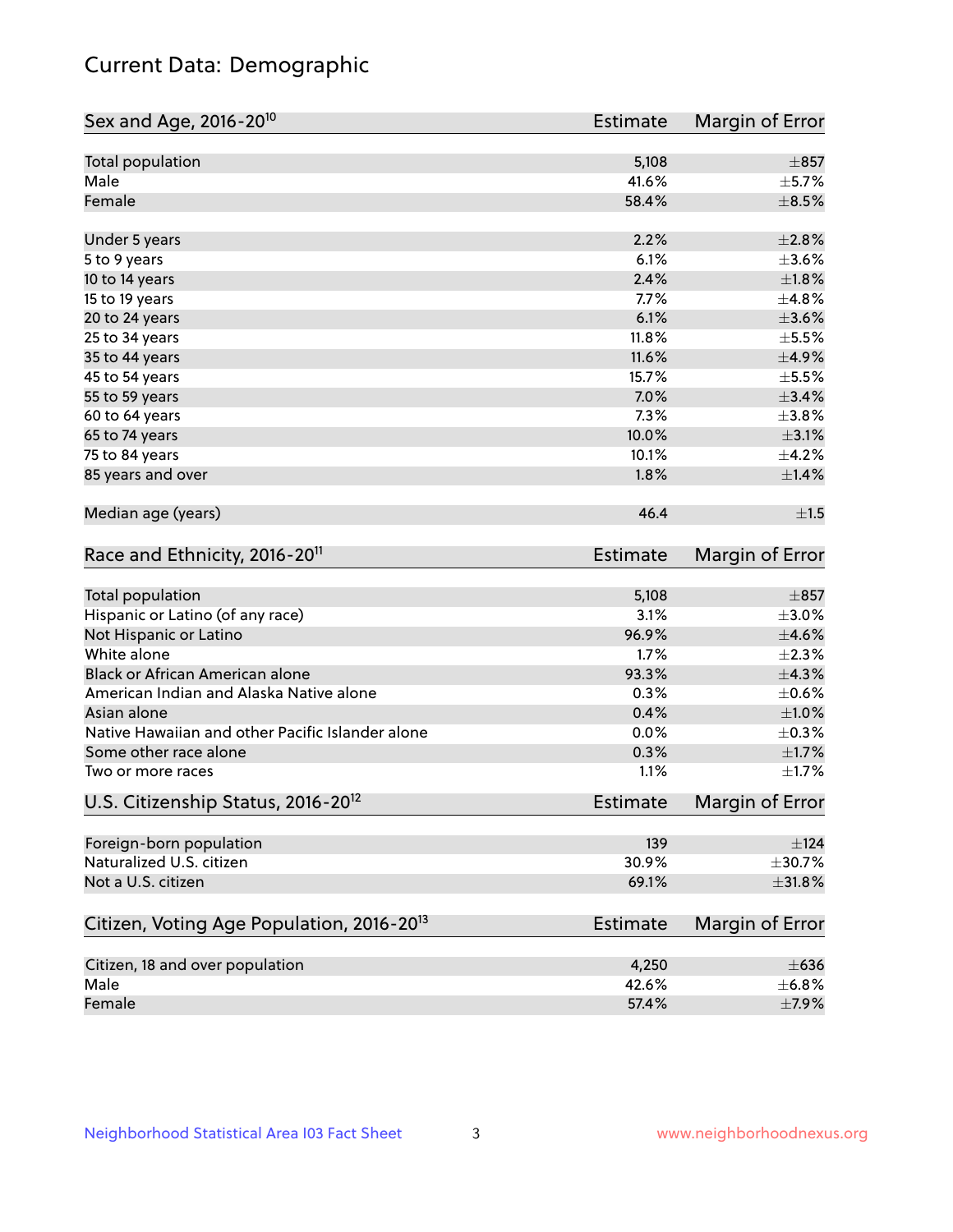## Current Data: Economic

| Income, 2016-20 <sup>14</sup>                           | <b>Estimate</b> | Margin of Error |
|---------------------------------------------------------|-----------------|-----------------|
| All households                                          | 2,250           | $\pm$ 333       |
| Less than \$10,000                                      | 9.3%            | $\pm$ 7.6%      |
| \$10,000 to \$14,999                                    | 8.3%            | $\pm$ 4.5%      |
|                                                         | 14.3%           |                 |
| \$15,000 to \$24,999                                    |                 | $\pm$ 7.6%      |
| \$25,000 to \$34,999                                    | 17.1%           | $\pm$ 8.6%      |
| \$35,000 to \$49,999                                    | 10.1%           | $\pm$ 6.3%      |
| \$50,000 to \$74,999                                    | 19.0%           | $\pm$ 8.7%      |
| \$75,000 to \$99,999                                    | 6.4%            | $\pm$ 4.5%      |
| \$100,000 to \$149,999                                  | 10.6%           | $\pm$ 6.0%      |
| \$150,000 to \$199,999                                  | 3.6%            | $\pm$ 3.9%      |
| \$200,000 or more                                       | 1.4%            | $\pm 2.1\%$     |
| Median household income (dollars)                       | \$36,184        | $\pm$ 4,728     |
| Mean household income (dollars)                         | \$55,816        | ±9,886          |
| Households with earnings                                | 73.3%           | $\pm$ 8.8%      |
| Mean earnings (dollars)                                 | \$52,239        | ±10,198         |
| Households with Social Security                         | 37.6%           | $\pm$ 7.1%      |
| Mean Social Security income (dollars)                   | \$15,637        | $\pm$ 3,000     |
| Households with retirement income                       | 20.4%           | $\pm$ 7.2%      |
| Mean retirement income (dollars)                        | \$35,258        | $±$ 20,333      |
| Households with Supplemental Security Income            | 10.7%           | $\pm$ 6.0%      |
| Mean Supplemental Security Income (dollars)             | \$11,903        | $\pm 2,822$     |
| Households with cash public assistance income           | 2.3%            | ±4.2%           |
| Mean cash public assistance income (dollars)            | \$2,370         | ±5,688          |
| Households with Food Stamp/SNAP benefits in the past 12 | 27.5%           | $\pm$ 9.6%      |
| months                                                  |                 |                 |
| Family households                                       |                 | $\pm 235$       |
|                                                         | 1,021<br>6.3%   | $\pm$ 9.6%      |
| Less than \$10,000                                      |                 |                 |
| \$10,000 to \$14,999                                    | 1.1%<br>11.4%   | $\pm 2.4\%$     |
| \$15,000 to \$24,999                                    |                 | $\pm$ 10.0%     |
| \$25,000 to \$34,999                                    | 13.0%           | $\pm$ 9.6%      |
| \$35,000 to \$49,999                                    | 13.0%           | $\pm$ 9.1%      |
| \$50,000 to \$74,999                                    | 23.7%           | ±11.8%          |
| \$75,000 to \$99,999                                    | 10.3%           | $\pm$ 7.3%      |
| \$100,000 to \$149,999                                  | 13.7%           | ±10.8%          |
| \$150,000 to \$199,999                                  | 5.6%            | $\pm$ 6.0%      |
| \$200,000 or more                                       | 2.0%            | $\pm 3.6\%$     |
| Median family income (dollars)                          | \$56,861        | $\pm$ 7,400     |
| Mean family income (dollars)                            | \$69,287        | ±14,514         |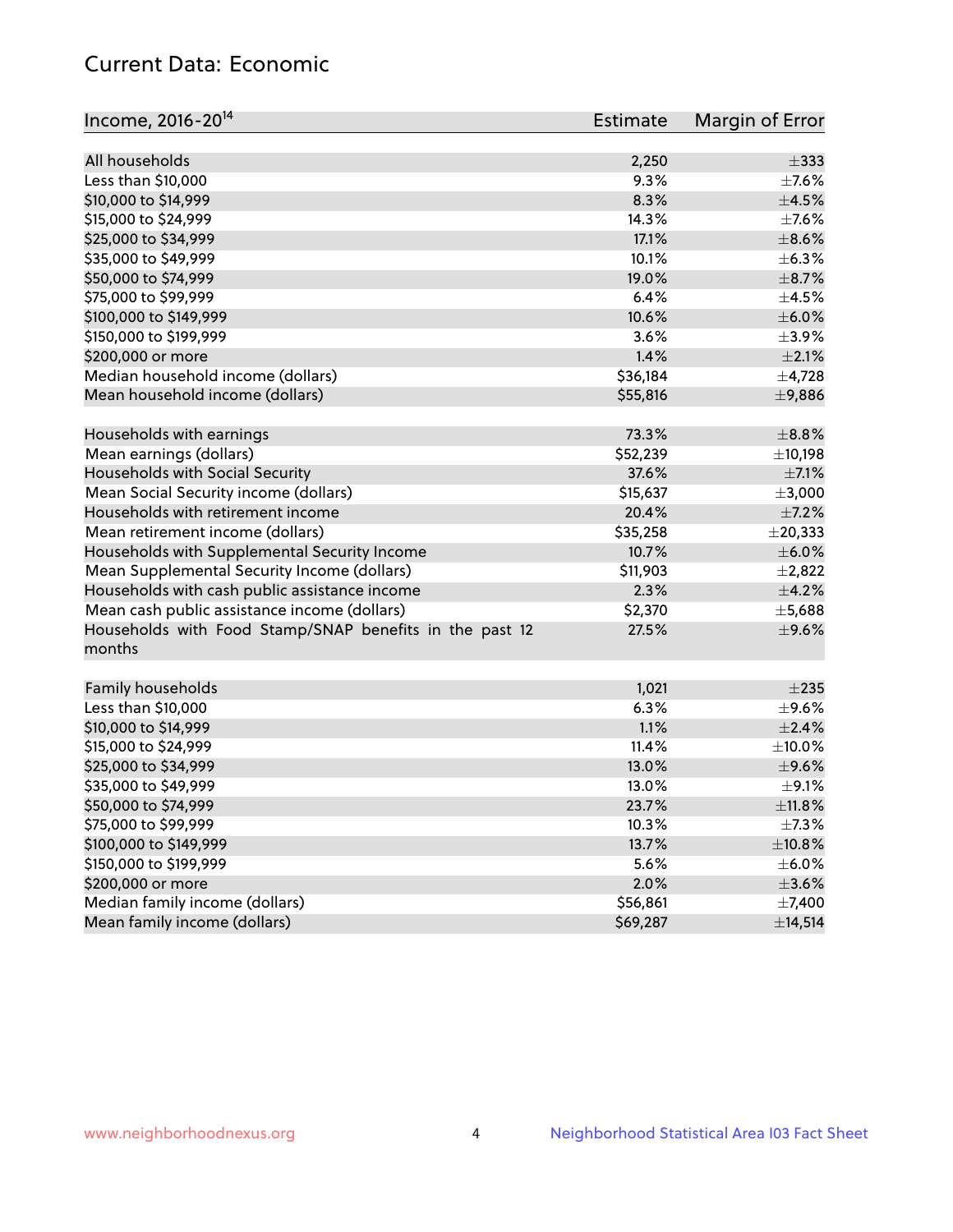## Current Data: Economic, continued...

| Income, 2016-20, continued <sup>15</sup>                                                    | <b>Estimate</b>   | Margin of Error        |
|---------------------------------------------------------------------------------------------|-------------------|------------------------|
|                                                                                             |                   |                        |
| Nonfamily households                                                                        | 1,229<br>\$26,703 | $\pm$ 317              |
| Median nonfamily income (dollars)                                                           |                   | $\pm 2,158$            |
| Mean nonfamily income (dollars)                                                             | \$44,126          | ±14,583                |
| Median earnings for workers (dollars)                                                       | \$27,338          | $\pm 2,390$            |
| Median earnings for male full-time, year-round workers<br>(dollars)                         | \$37,223          | ± 6,276                |
| Median earnings for female full-time, year-round workers<br>(dollars)                       | \$37,225          | $\pm$ 3,415            |
| Per capita income (dollars)                                                                 | \$27,929          | ±4,384                 |
| Families Below Poverty Level, 2016-20 <sup>16</sup>                                         | <b>Estimate</b>   | <b>Margin of Error</b> |
|                                                                                             |                   |                        |
| <b>All Families</b>                                                                         | 1,021             | $\pm 235$              |
| Percent below poverty                                                                       | 12.5%             | ±11.3%                 |
| Families with related children under 18 years                                               | 332               | $\pm$ 186              |
| Percent below poverty                                                                       | 28.2%             | ±34.9%                 |
| Families with related children under 5 years only                                           | 42                | $+114$                 |
| Percent below poverty                                                                       | 73.7%             | ±150.3%                |
| Married couple families                                                                     | 385               | $\pm$ 157              |
| Percent below poverty                                                                       | 7.5%              | $+11.4%$               |
| Married couple families with related children under 18 years                                | 51                | $\pm$ 58               |
| Percent below poverty                                                                       | 19.1%             | $\pm$ 52.1%            |
| Married couple families with related children under 5 years                                 | 3                 | $+27$                  |
| Percent below poverty                                                                       | 67.7%             | ±324.4%                |
|                                                                                             |                   |                        |
| Families with female householder, no spouse present                                         | 508               | $\pm$ 196              |
| Percent below poverty                                                                       | 19.3%             | ±23.7%                 |
| Families with female householder, no spouse present with<br>related children under 18 years | 279               | $\pm$ 175              |
| Percent below poverty                                                                       | 29.9%             | ±39.9%                 |
| Families with female householder, no spouse present with                                    | 39                | $\pm 107$              |
| related children under 5 years                                                              |                   |                        |
| Percent below poverty                                                                       | 74.2%             | ±161.0%                |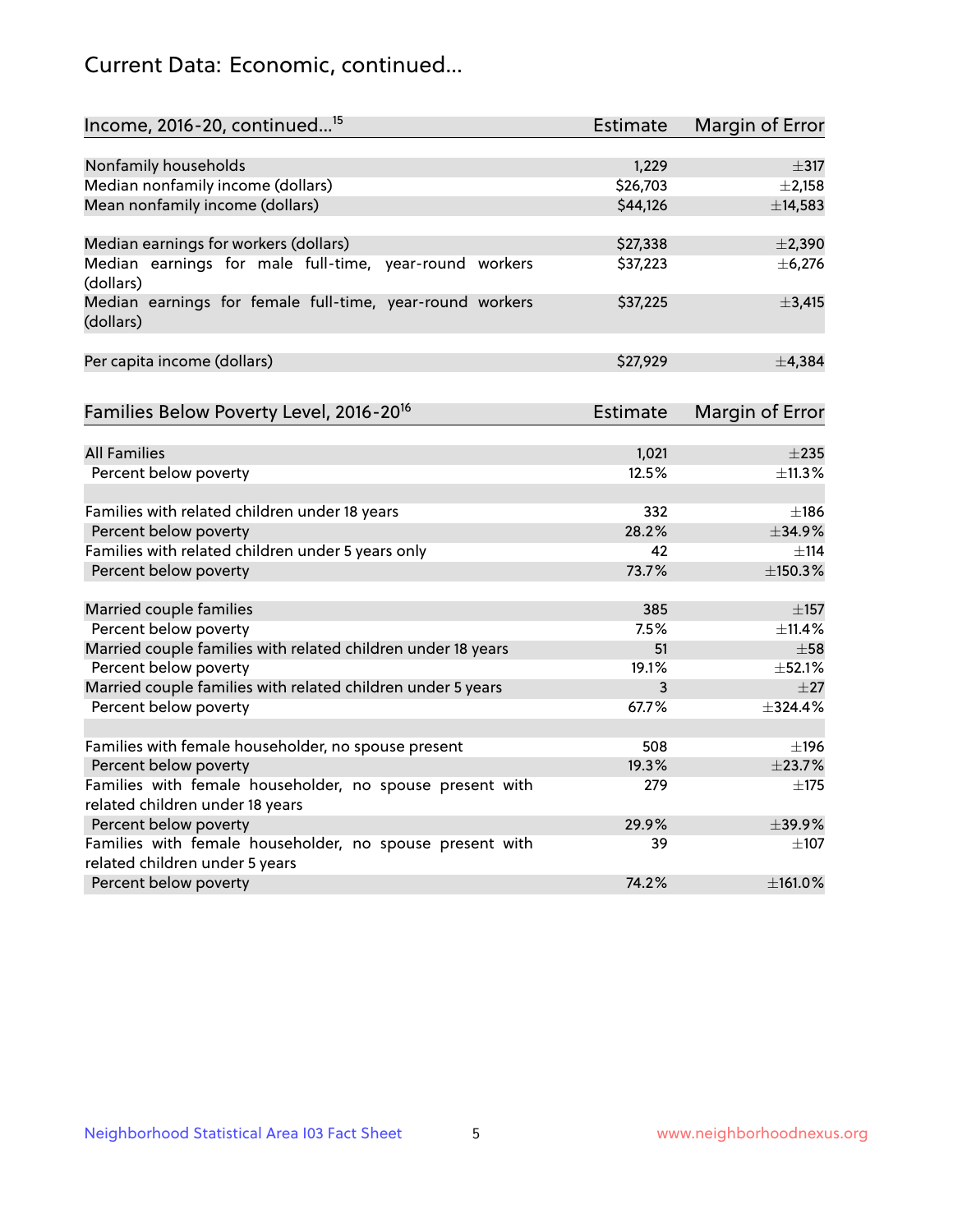## Current Data: Economic, continued...

| People Below Poverty Level, 2016-20 <sup>17</sup> | <b>Estimate</b> | Margin of Error |
|---------------------------------------------------|-----------------|-----------------|
|                                                   |                 |                 |
| Total population                                  | 5,094           | $\pm$ 857       |
| Percent below poverty                             | 17.5%           | $\pm$ 9.6%      |
| Population under 18 years                         | 766             | $\pm$ 327       |
| Percent below poverty                             | 26.1%           | $\pm 21.3\%$    |
| Population 18 years and over                      | 4,328           | $\pm 694$       |
| Percent below poverty                             | 16.0%           | $\pm$ 6.6%      |
| Population 18 to 64 years                         | 3,217           | $\pm 631$       |
| Percent below poverty                             | 15.5%           | $\pm$ 8.2%      |
| Population 65 years and over                      | 1,111           | $\pm 290$       |
| Percent below poverty                             | 17.3%           | ±10.4%          |

| Poverty by Race/Ethnicity, 2016-20 <sup>18</sup> | <b>Estimate</b> |              |
|--------------------------------------------------|-----------------|--------------|
|                                                  |                 |              |
| Non-Hispanic White population                    | 78              | ±119         |
| Percent below poverty                            | 6.1%            | $\pm 21.5\%$ |
| <b>Black population</b>                          | 4,794           | $\pm$ 831    |
| Percent below poverty                            | 17.6%           | $\pm$ 10.2%  |
| Asian population                                 | 19              | $\pm$ 53     |
| Percent below poverty                            | $0.0\%$         | $\pm$ 93.6%  |
| Hispanic or Latino population                    | 156             | $\pm$ 155    |
| Percent below poverty                            | 16.3%           | ±37.4%       |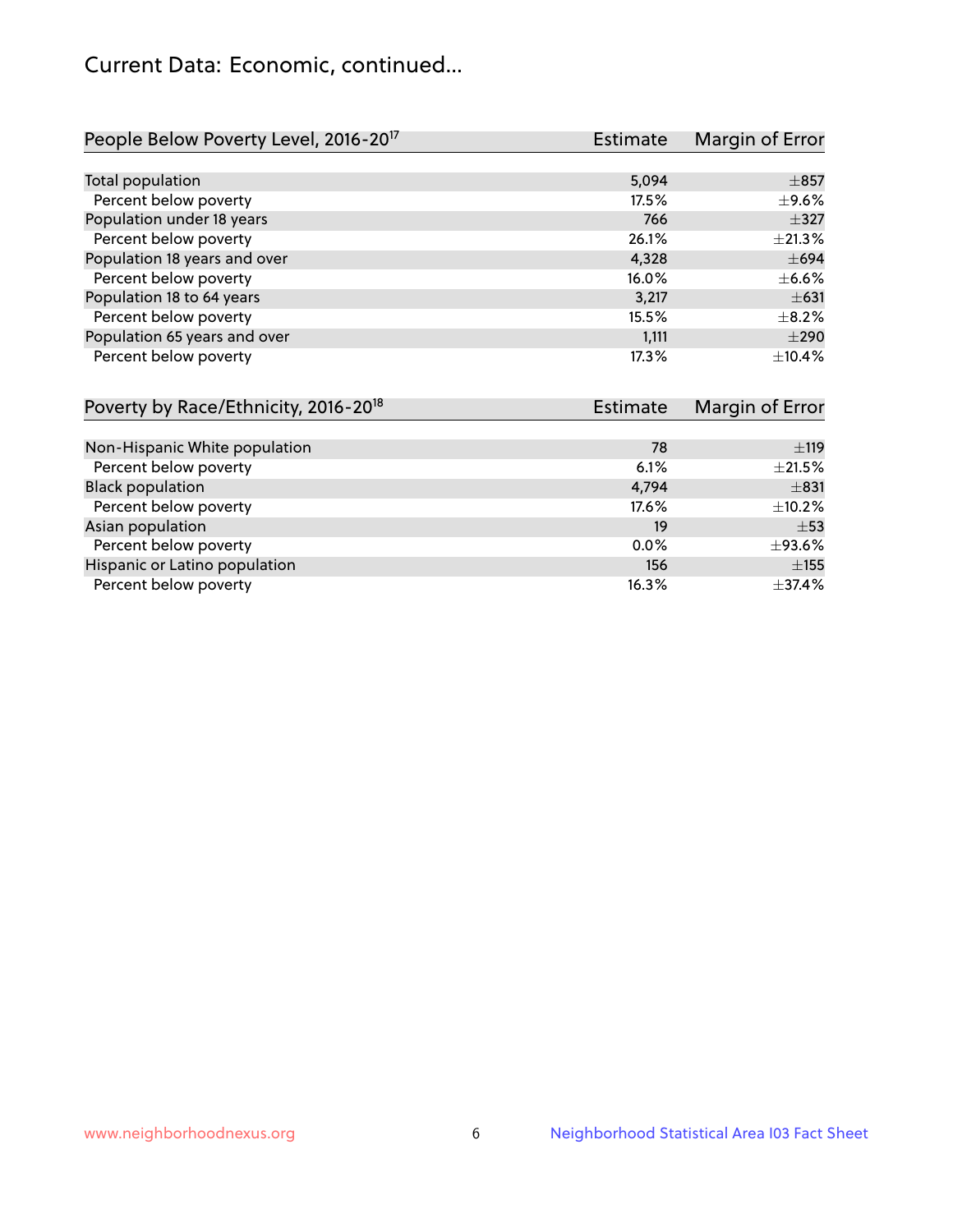# Current Data: Employment

| Employment Status, 2016-20 <sup>19</sup>                      | <b>Estimate</b> | Margin of Error |
|---------------------------------------------------------------|-----------------|-----------------|
|                                                               |                 |                 |
| Population 16 years and over                                  | 4,484           | $\pm 702$       |
| In labor force                                                | 56.5%           | $\pm$ 7.8%      |
| Civilian labor force                                          | 56.5%           | $\pm$ 7.8%      |
| Employed                                                      | 51.7%           | $\pm$ 7.6%      |
| Unemployed                                                    | 4.7%            | ±3.8%           |
| <b>Armed Forces</b>                                           | 0.0%            | $\pm1.7\%$      |
| Not in labor force                                            | 43.5%           | $\pm$ 7.9%      |
| Civilian labor force                                          | 2,533           | $\pm$ 529       |
| <b>Unemployment Rate</b>                                      | 8.4%            | $\pm$ 6.7%      |
| Females 16 years and over                                     | 2,587           | $\pm$ 529       |
| In labor force                                                | 56.0%           | ±10.9%          |
| Civilian labor force                                          | 56.0%           | ±10.9%          |
|                                                               | 52.9%           |                 |
| Employed                                                      |                 | $\pm$ 10.7%     |
| Own children of the householder under 6 years                 | 224             | ±186            |
| All parents in family in labor force                          | 49.2%           | ±35.8%          |
|                                                               |                 |                 |
| Own children of the householder 6 to 17 years                 | 538             | $\pm 300$       |
| All parents in family in labor force                          | 73.9%           | $\pm$ 34.5%     |
| Industry, 2016-20 <sup>20</sup>                               | <b>Estimate</b> | Margin of Error |
|                                                               |                 |                 |
| Civilian employed population 16 years and over                | 2,320           | $\pm 498$       |
| Agriculture, forestry, fishing and hunting, and mining        | 0.5%            | $\pm 1.7\%$     |
| Construction                                                  | 3.7%            | $\pm$ 4.2%      |
| Manufacturing                                                 | 4.9%            | ±4.3%           |
| Wholesale trade                                               | 2.8%            | $\pm 2.9\%$     |
| Retail trade                                                  | 8.8%            | $\pm$ 7.5%      |
| Transportation and warehousing, and utilities                 | 9.1%            | $\pm$ 7.2%      |
| Information                                                   | 1.9%            | $\pm$ 3.3%      |
| Finance and insurance, and real estate and rental and leasing | 3.7%            | ±3.8%           |
| Professional, scientific, and management, and administrative  | 13.3%           | $\pm$ 7.1%      |
| and waste management services                                 |                 |                 |
| Educational services, and health care and social assistance   | 19.4%           | $\pm$ 10.0%     |
| Arts, entertainment, and recreation, and accommodation and    | 14.6%           | $\pm$ 8.5%      |
| food services                                                 |                 |                 |
| Other services, except public administration                  | 6.8%            | $\pm$ 5.8%      |
| Public administration                                         | 10.4%           | $\pm$ 6.5%      |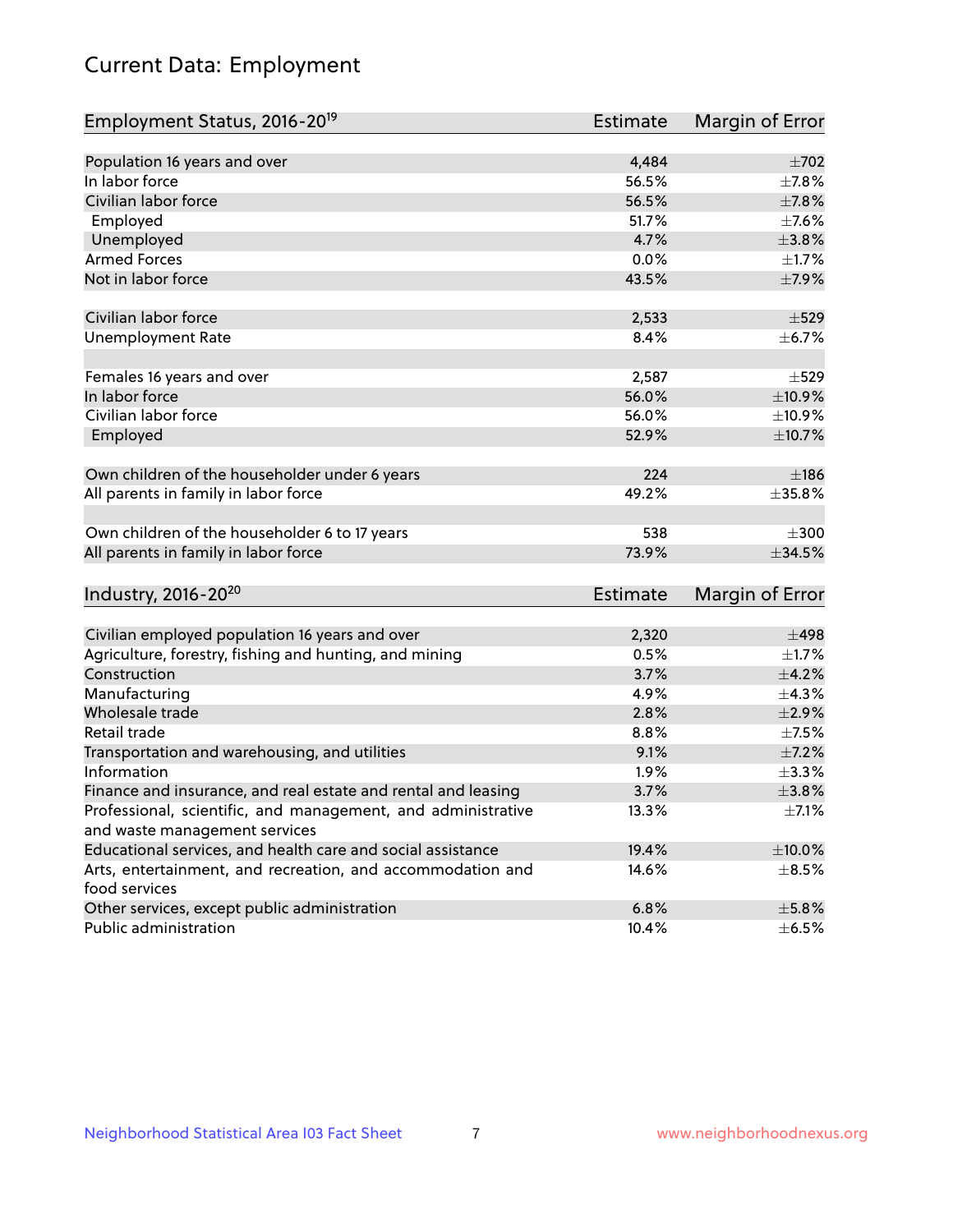# Current Data: Employment, continued...

| Occupation, 2016-20 <sup>21</sup>                                                                       | Estimate | Margin of Error |
|---------------------------------------------------------------------------------------------------------|----------|-----------------|
| Civilian employed population 16 years and over                                                          | 2,320    | $\pm$ 498       |
| Management, business, science, and arts occupations                                                     | 26.8%    | $\pm$ 9.2%      |
| Service occupations                                                                                     | 24.1%    | $\pm$ 7.6%      |
| Sales and office occupations                                                                            | 26.7%    | ±10.6%          |
| Natural resources, construction, and maintenance occupations                                            | 4.4%     | $\pm 4.6\%$     |
| Production, transportation, and material moving occupations                                             | 17.9%    | $\pm$ 7.5%      |
| Class of Worker, 2016-20 <sup>22</sup>                                                                  | Estimate | Margin of Error |
| Civilian employed population 16 years and over                                                          | 2,320    | ±498            |
| Private wage and salary workers                                                                         | 75.3%    | ±10.1%          |
| Government workers                                                                                      | 17.5%    | $\pm$ 8.2%      |
| Self-employed in own not incorporated business workers                                                  | 7.0%     | $\pm$ 7.5%      |
| Unpaid family workers                                                                                   | 0.2%     | $\pm 1.2\%$     |
|                                                                                                         |          |                 |
| Job Flows, 2019 <sup>23</sup>                                                                           |          | 2019            |
| Total Jobs in Neighborhood Statistical Area                                                             |          | 1,531           |
| Held by residents of Neighborhood Statistical Area                                                      |          | 0.8%            |
| Held by non-residents of Neighborhood Statistical Area                                                  |          | 99.2%           |
| Jobs by Industry Sector, 2019 <sup>24</sup>                                                             |          | 2019            |
| Total Jobs in Neighborhood Statistical Area                                                             |          | 1,531           |
| <b>Goods Producing sectors</b>                                                                          |          | 0.1%            |
| Trade, Transportation, and Utilities sectors                                                            |          | 14.3%           |
| All Other Services sectors                                                                              |          | 85.6%           |
| Total Jobs in Neighborhood Statistical<br>held<br>by<br>Area<br>Neighborhood Statistical Area residents |          | 13              |
| <b>Goods Producing sectors</b>                                                                          |          | 0.0%            |
| Trade, Transportation, and Utilities sectors                                                            |          | 15.4%           |
| All Other Services sectors                                                                              |          | 84.6%           |
| Jobs by Earnings, 2019 <sup>25</sup>                                                                    |          | 2019            |
| Total Jobs in Neighborhood Statistical Area                                                             |          | 1,531           |
| Jobs with earnings \$1250/month or less                                                                 |          | 24.0%           |
| Jobs with earnings \$1251/month to \$3333/month                                                         |          | 47.8%           |
| Jobs with earnings greater than \$3333/month                                                            |          | 28.2%           |
| Neighborhood Statistical<br>Jobs<br>in<br>held<br>by<br>Total<br>Area                                   |          | 13              |
| Neighborhood Statistical Area residents                                                                 |          |                 |
| Jobs with earnings \$1250/month or less                                                                 |          | 46.2%           |
| Jobs with earnings \$1251/month to \$3333/month                                                         |          | 46.2%           |
| Jobs with earnings greater than \$3333/month                                                            |          | 7.7%            |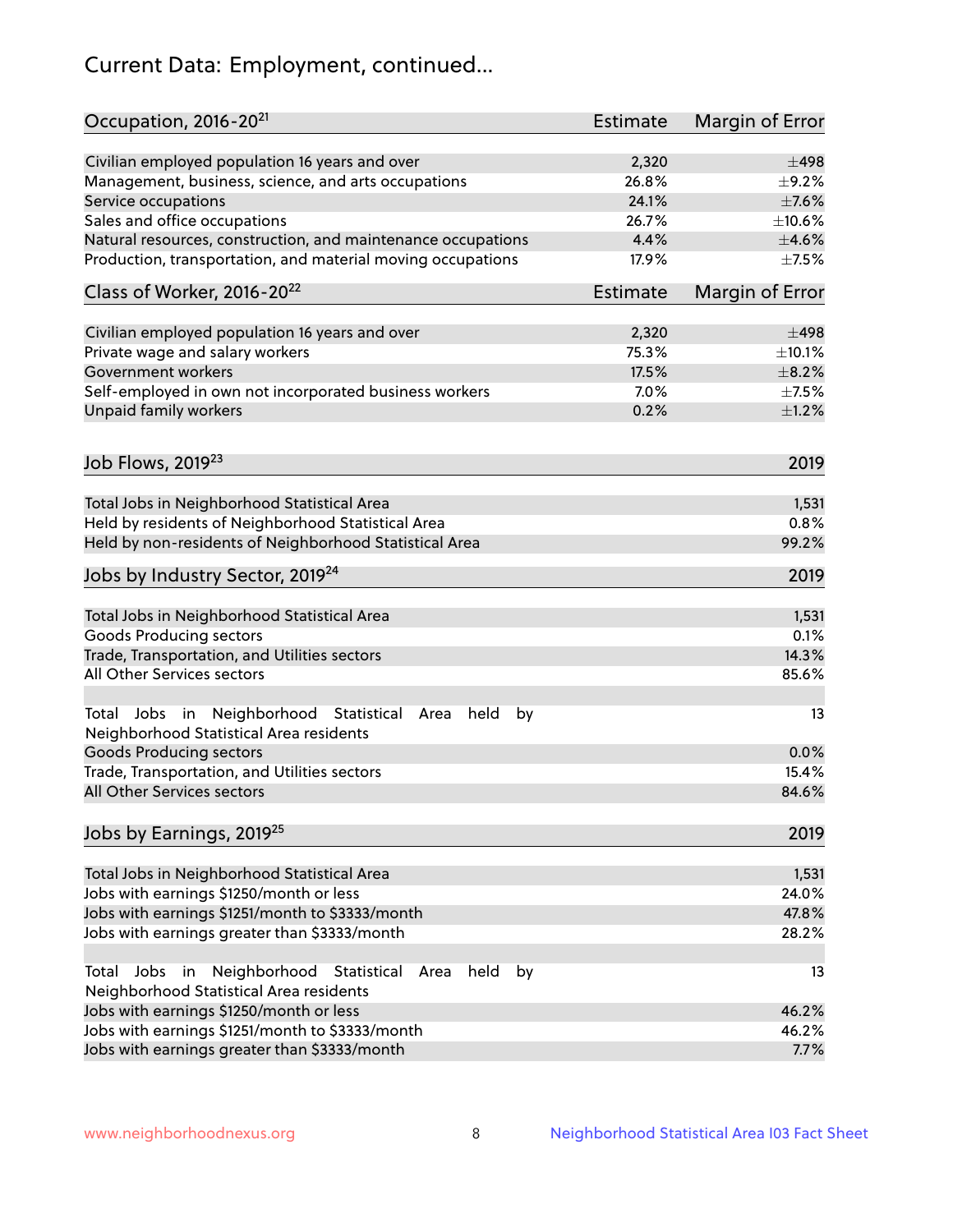## Current Data: Employment, continued...

| Jobs by Age of Worker, 2019 <sup>26</sup>                                                      | 2019  |
|------------------------------------------------------------------------------------------------|-------|
|                                                                                                |       |
| Total Jobs in Neighborhood Statistical Area                                                    | 1,531 |
| Jobs with workers age 29 or younger                                                            | 18.4% |
| Jobs with workers age 30 to 54                                                                 | 50.4% |
| Jobs with workers age 55 or older                                                              | 31.2% |
|                                                                                                |       |
| Total Jobs in Neighborhood Statistical Area held by<br>Neighborhood Statistical Area residents | 13    |
| Jobs with workers age 29 or younger                                                            | 30.8% |
| Jobs with workers age 30 to 54                                                                 | 23.1% |
| Jobs with workers age 55 or older                                                              | 46.2% |

### Current Data: Education

| School Enrollment, 2016-20 <sup>27</sup>       | <b>Estimate</b> | Margin of Error |
|------------------------------------------------|-----------------|-----------------|
|                                                |                 |                 |
| Population 3 years and over enrolled in school | 950             | $\pm$ 495       |
| Nursery school, preschool                      | 4.2%            | ±12.4%          |
| Kindergarten                                   | 7.0%            | $\pm$ 8.2%      |
| Elementary school (grades 1-8)                 | 35.0%           | $\pm$ 7.8%      |
| High school (grades 9-12)                      | 30.6%           | $\pm$ 16.1%     |
| College or graduate school                     | 23.1%           | $+17.7%$        |

| Educational Attainment, 2016-20 <sup>28</sup> | Estimate | Margin of Error |
|-----------------------------------------------|----------|-----------------|
|                                               |          |                 |
| Population 25 years and over                  | 3,850    | $\pm$ 598       |
| Less than 9th grade                           | 2.6%     | $\pm 2.3\%$     |
| 9th to 12th grade, no diploma                 | 12.1%    | $\pm$ 5.2%      |
| High school graduate (includes equivalency)   | 36.2%    | $\pm$ 8.2%      |
| Some college, no degree                       | 17.0%    | $\pm$ 6.4%      |
| Associate's degree                            | 4.3%     | $\pm$ 3.4%      |
| Bachelor's degree                             | 16.5%    | $\pm$ 6.3%      |
| Graduate or professional degree               | 11.2%    | $\pm$ 5.9%      |
|                                               |          |                 |
| Percent high school graduate or higher        | 85.3%    | $\pm$ 8.3%      |
| Percent bachelor's degree or higher           | 27.7%    | $\pm$ 8.1%      |
|                                               |          |                 |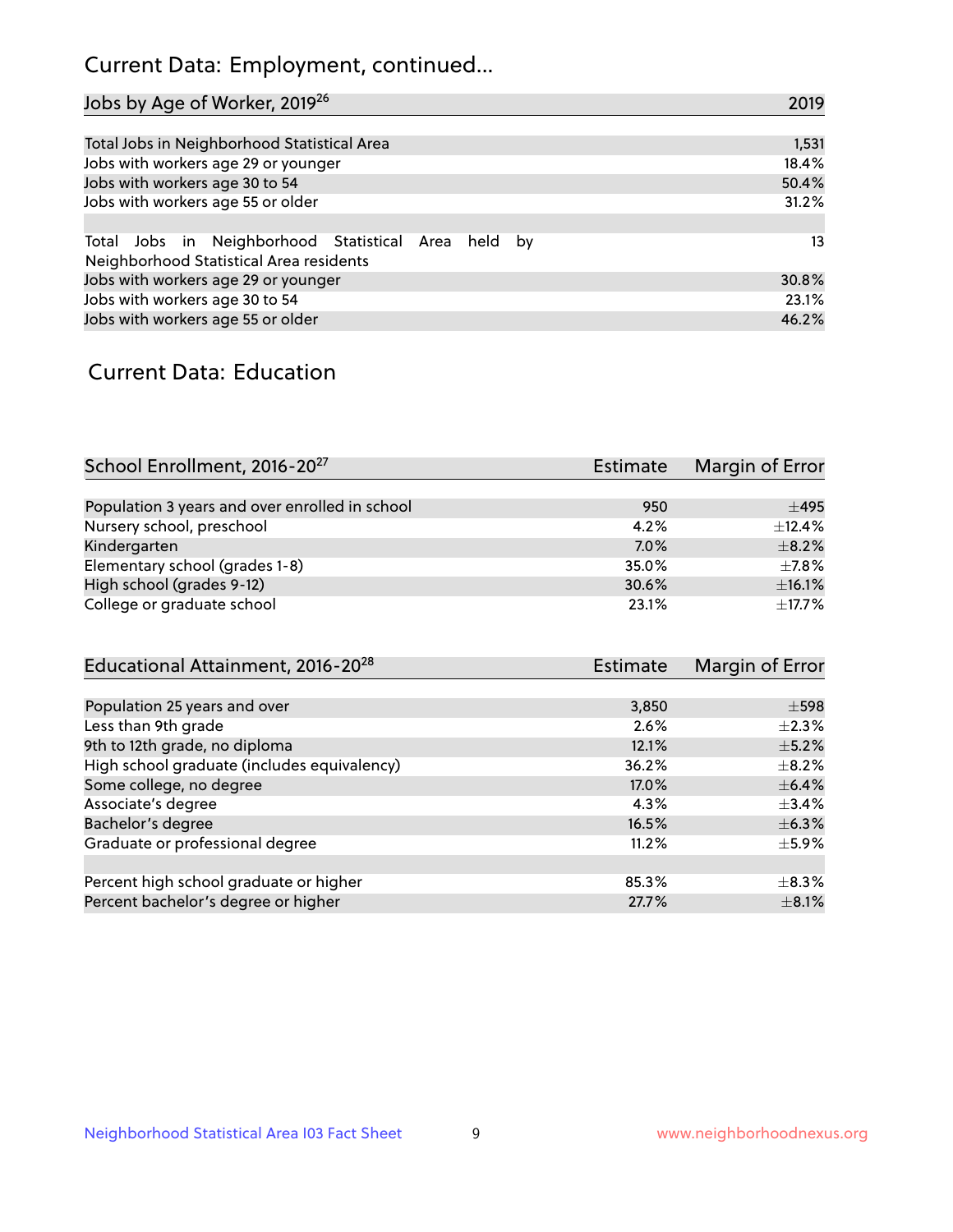## Current Data: Housing

| Households by Type, 2016-20 <sup>29</sup>            | <b>Estimate</b> | Margin of Error |
|------------------------------------------------------|-----------------|-----------------|
|                                                      |                 |                 |
| <b>Total households</b>                              | 2,250           | $\pm$ 333       |
| Family households (families)                         | 45.4%           | $\pm$ 8.0%      |
| With own children under 18 years                     | 11.5%           | $\pm$ 7.6%      |
| Married-couple family                                | 17.1%           | ±6.4%           |
| With own children of the householder under 18 years  | 2.0%            | $\pm 2.3\%$     |
| Male householder, no spouse present, family          | 5.7%            | $\pm 3.5\%$     |
| With own children of the householder under 18 years  | 0.1%            | $\pm 0.8\%$     |
| Female householder, no spouse present, family        | 22.6%           | $\pm$ 7.9%      |
| With own children of the householder under 18 years  | 9.3%            | $\pm$ 7.2%      |
| Nonfamily households                                 | 54.6%           | $\pm 11.5\%$    |
| Householder living alone                             | 48.9%           | ±11.8%          |
| 65 years and over                                    | 14.8%           | $\pm$ 6.0%      |
|                                                      |                 |                 |
| Households with one or more people under 18 years    | 14.8%           | $\pm$ 8.0%      |
| Households with one or more people 65 years and over | 37.0%           | $\pm$ 6.5%      |
| Average household size                               | 2.26            | $\pm$ 0.18      |
| Average family size                                  | 3.51            | $\pm$ 0.52      |
|                                                      |                 |                 |
| Housing Occupancy, 2016-20 <sup>30</sup>             | <b>Estimate</b> | Margin of Error |
| Total housing units                                  | 2,587           | $\pm$ 304       |
| Occupied housing units                               | 87.0%           | $\pm$ 7.8%      |
| Vacant housing units                                 | 13.0%           | $\pm$ 5.8%      |
|                                                      |                 |                 |
| Homeowner vacancy rate                               | 0.5             | $\pm 2.5$       |
| Rental vacancy rate                                  | 7.3             | $\pm$ 7.3       |
| Units in Structure, 2016-20 <sup>31</sup>            | <b>Estimate</b> | Margin of Error |
| Total housing units                                  | 2,587           | $\pm$ 304       |
| 1-unit, detached                                     | 47.3%           | $\pm$ 8.5%      |
| 1-unit, attached                                     | 4.9%            | $\pm$ 5.4%      |
| 2 units                                              | 1.5%            | $\pm$ 4.2%      |
| 3 or 4 units                                         | 4.3%            | $\pm$ 3.7%      |
| 5 to 9 units                                         | 7.3%            | $\pm 4.1\%$     |
| 10 to 19 units                                       | 21.0%           | $\pm$ 7.0%      |
|                                                      | 13.6%           |                 |
| 20 or more units                                     |                 | $\pm$ 6.2%      |
| Mobile home                                          | 0.0%            | $\pm$ 0.7%      |
| Boat, RV, van, etc.                                  | 0.0%            | $\pm$ 0.7%      |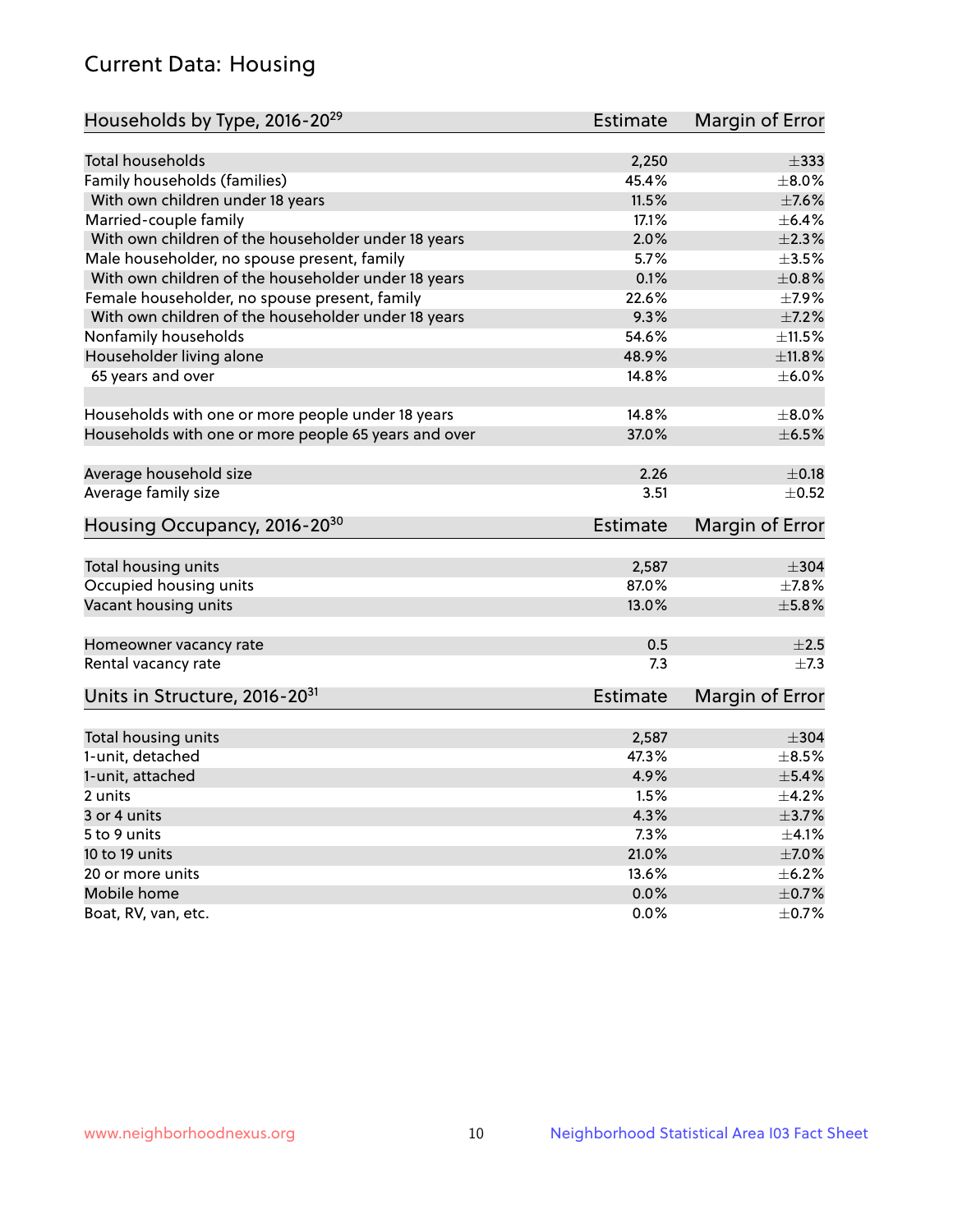## Current Data: Housing, continued...

| Year Structure Built, 2016-20 <sup>32</sup>    | <b>Estimate</b> | Margin of Error |
|------------------------------------------------|-----------------|-----------------|
| Total housing units                            | 2,587           | $\pm$ 304       |
| Built 2014 or later                            | 0.6%            | $\pm 2.1\%$     |
| Built 2010 to 2013                             | 0.1%            | $\pm 0.8\%$     |
| Built 2000 to 2009                             | 12.5%           | $\pm$ 7.0%      |
| Built 1990 to 1999                             | 10.5%           | $\pm$ 6.4%      |
| Built 1980 to 1989                             | 5.6%            | ±4.7%           |
| Built 1970 to 1979                             | 18.0%           | $\pm$ 7.5%      |
| Built 1960 to 1969                             | 26.7%           | $\pm$ 8.5%      |
| Built 1950 to 1959                             | 19.1%           | $\pm$ 7.4%      |
| Built 1940 to 1949                             | 3.6%            | $\pm 3.5\%$     |
| Built 1939 or earlier                          | 3.2%            | $\pm 4.2\%$     |
|                                                |                 |                 |
| Housing Tenure, 2016-2033                      | <b>Estimate</b> | Margin of Error |
| Occupied housing units                         | 2,250           | $\pm$ 333       |
| Owner-occupied                                 | 39.9%           | $\pm$ 9.5%      |
| Renter-occupied                                | 60.1%           | $\pm$ 8.5%      |
|                                                |                 |                 |
| Average household size of owner-occupied unit  | 2.22            | $\pm$ 0.18      |
| Average household size of renter-occupied unit | 2.28            | $\pm$ 0.36      |
| Residence 1 Year Ago, 2016-20 <sup>34</sup>    | <b>Estimate</b> | Margin of Error |
|                                                |                 |                 |
| Population 1 year and over                     | 5,102           | $\pm 856$       |
| Same house                                     | 88.2%           | $\pm$ 7.6%      |
| Different house in the U.S.                    | 11.8%           | $\pm$ 7.6%      |
| Same county                                    | 8.8%            | $\pm$ 7.2%      |
| Different county                               | 3.0%            | $\pm 2.6\%$     |
| Same state                                     | 1.8%            | $\pm 2.2\%$     |
| <b>Different state</b>                         | 1.2%            | $\pm1.5\%$      |
| Abroad                                         | 0.0%            | $\pm$ 0.3%      |
| Value of Housing Unit, 2016-20 <sup>35</sup>   | <b>Estimate</b> | Margin of Error |
| Owner-occupied units                           | 897             | ±251            |
| Less than \$50,000                             | 7.5%            | $\pm$ 7.5%      |
| \$50,000 to \$99,999                           | 13.6%           | $\pm$ 9.1%      |
| \$100,000 to \$149,999                         | 22.1%           | ±12.7%          |
| \$150,000 to \$199,999                         | 19.2%           | $\pm$ 15.5%     |
| \$200,000 to \$299,999                         | 19.6%           | $\pm$ 13.0%     |
| \$300,000 to \$499,999                         | 11.9%           | ±12.2%          |
| \$500,000 to \$999,999                         | 5.6%            | ±11.8%          |
| \$1,000,000 or more                            | 0.5%            | ±3.4%           |
|                                                |                 |                 |
| Mortgage Status, 2016-20 <sup>36</sup>         | <b>Estimate</b> | Margin of Error |
|                                                |                 |                 |
| Owner-occupied units                           | 897             | $\pm 251$       |
| Housing units with a mortgage                  | 63.4%           | $\pm 20.7\%$    |
| Housing units without a mortgage               | 36.6%           | ±14.6%          |

Neighborhood Statistical Area I03 Fact Sheet 11 11 www.neighborhoodnexus.org

Housing units without a mortgage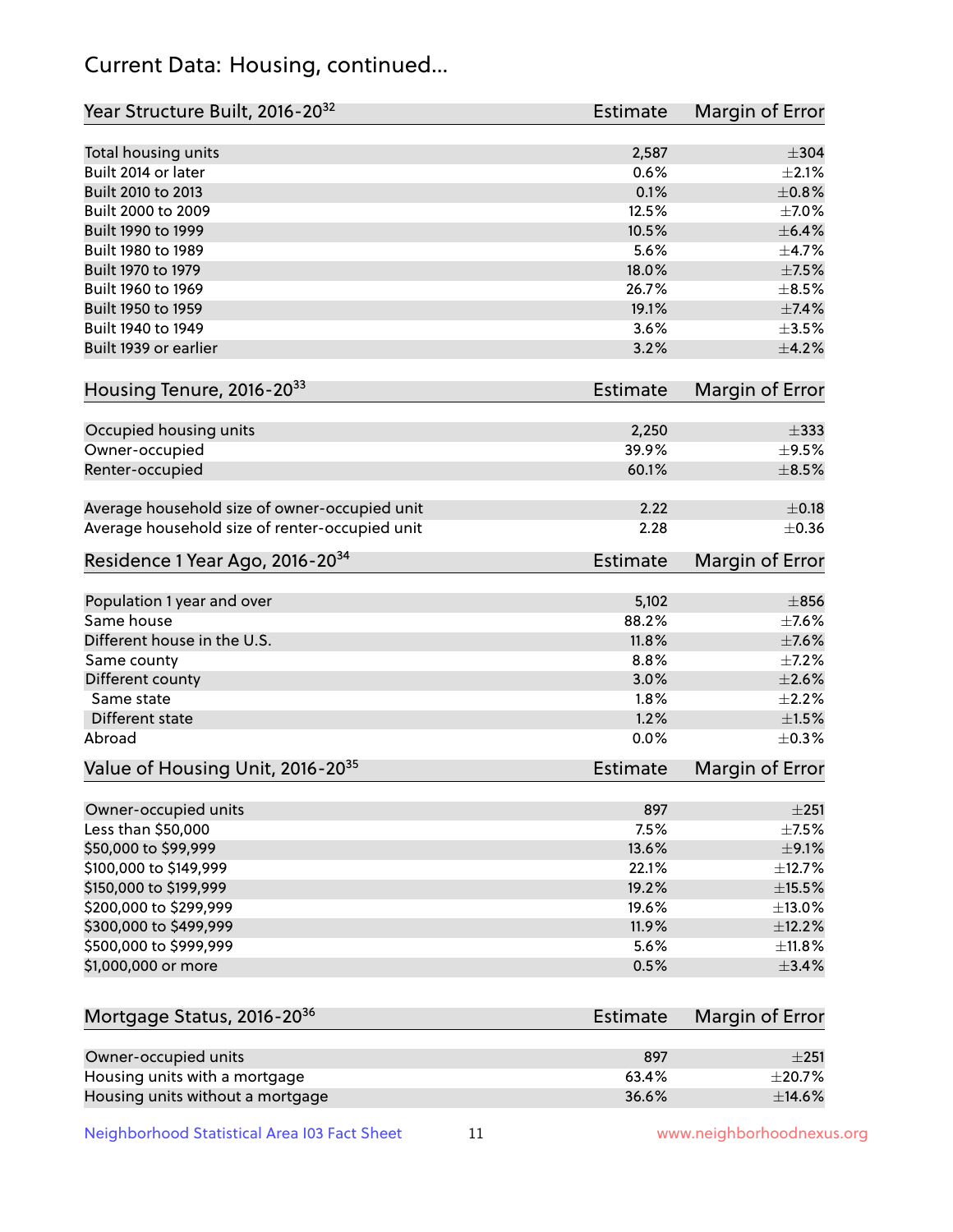## Current Data: Housing, continued...

| Selected Monthly Owner Costs, 2016-20 <sup>37</sup> | Estimate | Margin of Error |
|-----------------------------------------------------|----------|-----------------|
|                                                     |          |                 |
| Housing units with a mortgage                       | 568      | $\pm 245$       |
| Less than \$300                                     | 1.4%     | $\pm$ 6.3%      |
| \$300 to \$499                                      | 0.5%     | ±4.4%           |
| \$500 to \$999                                      | 21.9%    | ±18.9%          |
| \$1,000 to \$1,499                                  | 46.2%    | $\pm 22.2\%$    |
| \$1,500 to \$1,999                                  | 20.5%    | ±19.9%          |
| \$2,000 to \$2,999                                  | 7.8%     | ±13.2%          |
| \$3,000 or more                                     | 1.6%     | $\pm$ 6.3%      |
|                                                     |          |                 |
| Median (dollars)                                    | \$1,309  | $\pm$ 76        |
|                                                     |          |                 |
| Housing units without a mortgage                    | 329      | $\pm 160$       |
| Less than \$150                                     | 6.8%     | $\pm$ 15.2%     |
| \$150 to \$249                                      | 8.3%     | ±14.4%          |
| \$250 to \$349                                      | 10.5%    | $\pm$ 10.2%     |
| \$350 to \$499                                      | 36.4%    | $\pm 21.1\%$    |
| \$500 to \$699                                      | 18.1%    | ±14.5%          |
| \$700 or more                                       | 19.9%    | ±36.4%          |
|                                                     |          |                 |
| Median (dollars)                                    | \$434    | $\pm 51$        |

| Selected Monthly Owner Costs as a Percentage of | <b>Estimate</b> | Margin of Error |
|-------------------------------------------------|-----------------|-----------------|
| Household Income, 2016-20 <sup>38</sup>         |                 |                 |
|                                                 |                 |                 |
| Housing units with a mortgage <sup>39</sup>     | 566             | $\pm 256$       |
| Less than 20.0 percent                          | 44.5%           | $\pm 20.6\%$    |
| 20.0 to 24.9 percent                            | 15.8%           | $\pm$ 17.6%     |
| 25.0 to 29.9 percent                            | 13.3%           | $\pm 20.3\%$    |
| 30.0 to 34.9 percent                            | 5.8%            | $\pm$ 12.1%     |
| 35.0 percent or more                            | 20.6%           | $\pm$ 12.9%     |
|                                                 |                 |                 |
| Housing units without a mortgage <sup>40</sup>  | 329             | $\pm$ 168       |
| Less than 10.0 percent                          | 61.7%           | $\pm$ 10.2%     |
| 10.0 to 14.9 percent                            | 21.2%           | $\pm 30.6\%$    |
| 15.0 to 19.9 percent                            | 4.1%            | $\pm$ 7.5%      |
| 20.0 to 24.9 percent                            | 5.5%            | $\pm$ 11.9%     |
| 25.0 to 29.9 percent                            | 4.0%            | $\pm$ 10.5%     |
| 30.0 to 34.9 percent                            | $1.6\%$         | $\pm$ 6.1%      |
| 35.0 percent or more                            | 1.9%            | $\pm$ 9.7%      |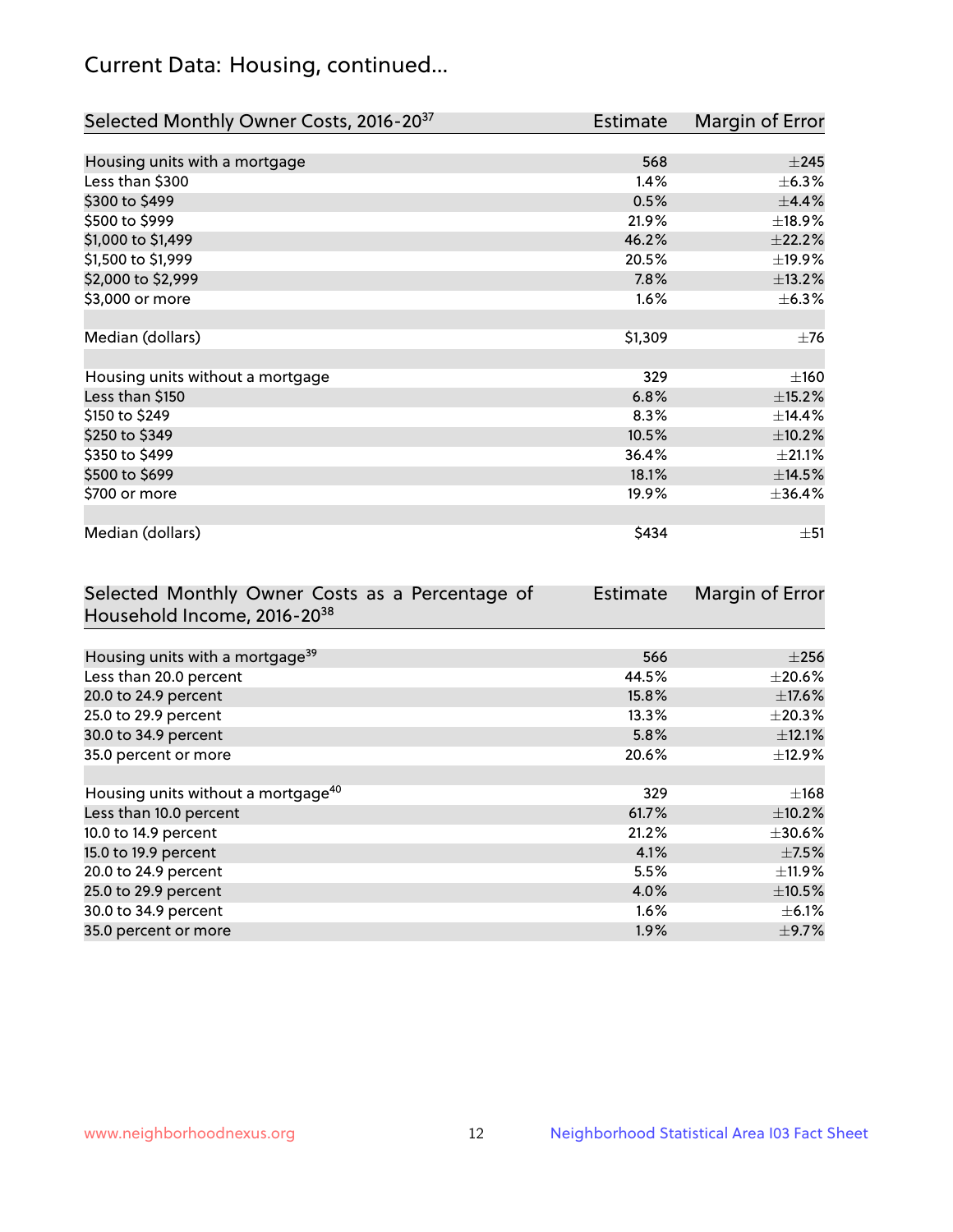## Current Data: Housing, continued...

| Gross Rent, 2016-20 <sup>41</sup>               | <b>Estimate</b> | Margin of Error |
|-------------------------------------------------|-----------------|-----------------|
|                                                 |                 |                 |
| Occupied units paying rent                      | 1,337           | $\pm 278$       |
| Less than \$200                                 | 1.7%            | $\pm$ 3.2%      |
| \$200 to \$499                                  | 18.8%           | $\pm$ 10.4%     |
| \$500 to \$749                                  | 20.1%           | ±13.6%          |
| \$750 to \$999                                  | 38.2%           | ±14.9%          |
| \$1,000 to \$1,499                              | 16.4%           | ±11.2%          |
| \$1,500 to \$1,999                              | 4.5%            | $\pm$ 5.8%      |
| \$2,000 or more                                 | 0.3%            | ±2.8%           |
| Median (dollars)                                | \$800           | $\pm$ 35        |
|                                                 |                 |                 |
| No rent paid                                    | 17              | $\pm$ 34        |
|                                                 |                 |                 |
| Gross Rent as a Percentage of Household Income, | <b>Estimate</b> | Margin of Error |
| $2016 - 20^{42}$                                |                 |                 |
|                                                 |                 |                 |
| Occupied units paying rent <sup>43</sup>        | 1,294           | $\pm$ 347       |
| Less than 15.0 percent                          | 13.9%           | $\pm$ 6.9%      |
| 15.0 to 19.9 percent                            | 7.2%            | $\pm$ 5.6%      |
| 20.0 to 24.9 percent                            | 8.5%            | $\pm$ 7.3%      |
| 25.0 to 29.9 percent                            | 9.6%            | $\pm$ 6.6%      |
| 30.0 to 34.9 percent                            | 15.0%           | $\pm$ 10.9%     |
| 35.0 percent or more                            | 45.8%           | $\pm$ 15.1%     |

# Current Data: Transportation

| Commuting to Work, 2016-20 <sup>44</sup>  | Estimate | Margin of Error |
|-------------------------------------------|----------|-----------------|
|                                           |          |                 |
| Workers 16 years and over                 | 2,261    | $\pm$ 478       |
| Car, truck, or van - drove alone          | 59.5%    | $\pm$ 13.0%     |
| Car, truck, or van - carpooled            | 7.6%     | $\pm$ 4.5%      |
| Public transportation (excluding taxicab) | 19.2%    | $\pm$ 9.7%      |
| Walked                                    | 4.7%     | ±4.8%           |
| Other means                               | 1.1%     | $\pm 2.2\%$     |
| Worked at home                            | 7.8%     | $\pm$ 7.7%      |
|                                           |          |                 |
| Mean travel time to work (minutes)        | 35.3     | ±4.5            |

| Access to a Vehicle, 2016-20 <sup>45</sup> | <b>Estimate</b> | Margin of Error |
|--------------------------------------------|-----------------|-----------------|
|                                            |                 |                 |
| Occupied housing units                     | 2,250           | $\pm$ 333       |
| No vehicles available                      | 18.5%           | $\pm$ 8.6%      |
| 1 vehicle available                        | 53.7%           | ±11.0%          |
| 2 vehicles available                       | 19.2%           | $+8.1%$         |
| 3 or more vehicles available               | 8.6%            | $+5.8%$         |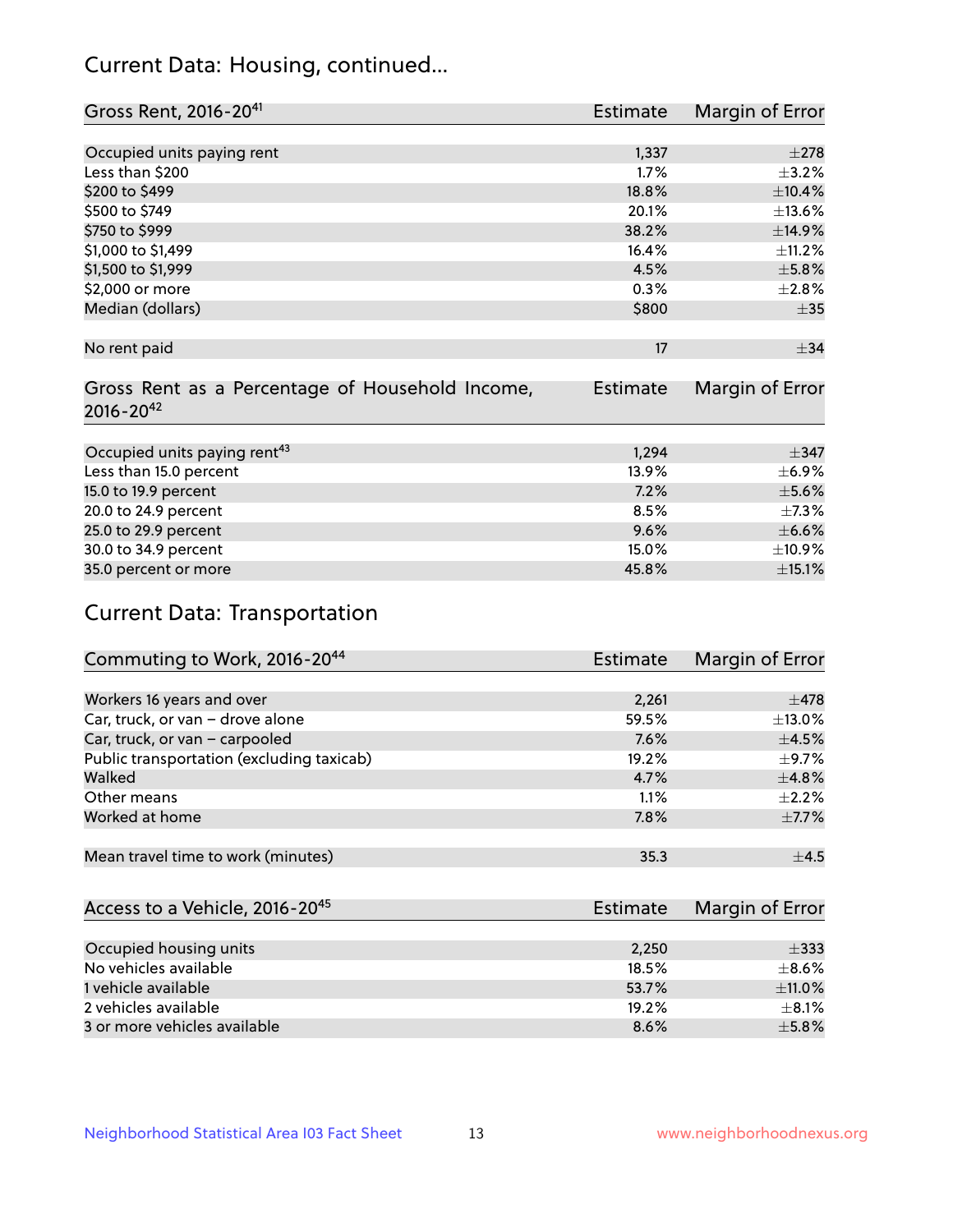## Current Data: Health

| Health Insurance coverage, 2016-2046                    | <b>Estimate</b> | Margin of Error |
|---------------------------------------------------------|-----------------|-----------------|
|                                                         |                 |                 |
| Civilian Noninstitutionalized Population                | 5,094           | $\pm$ 857       |
| With health insurance coverage                          | 82.8%           | $\pm$ 3.4%      |
| With private health insurance coverage                  | 53.6%           | $\pm$ 7.2%      |
| With public health coverage                             | 44.3%           | $\pm$ 7.5%      |
| No health insurance coverage                            | 17.2%           | $\pm$ 7.5%      |
| Civilian Noninstitutionalized Population Under 19 years | 843             | $\pm$ 843       |
| No health insurance coverage                            | 5.5%            | ±14.7%          |
|                                                         |                 |                 |
| Civilian Noninstitutionalized Population 19 to 64 years | 3,141           | $\pm$ 573       |
| In labor force:                                         | 2,332           | $\pm 491$       |
| Employed:                                               | 2,138           | $\pm 467$       |
| With health insurance coverage                          | 78.3%           | $\pm$ 8.1%      |
| With private health insurance coverage                  | 72.8%           | ±11.7%          |
| With public coverage                                    | 7.5%            | $\pm$ 5.5%      |
| No health insurance coverage                            | 21.7%           | ±11.1%          |
|                                                         |                 |                 |
| Unemployed:                                             | 194             | $\pm 467$       |
| With health insurance coverage                          | 57.3%           | $\pm$ 55.2%     |
| With private health insurance coverage                  | 34.7%           | $\pm$ 42.5%     |
| With public coverage                                    | 25.8%           | ±47.9%          |
| No health insurance coverage                            | 42.7%           | ±15.7%          |
|                                                         |                 |                 |
| Not in labor force:                                     | 808             | $+344$          |
| With health insurance coverage                          | 65.1%           | $\pm 38.0\%$    |
| With private health insurance coverage                  | 28.6%           | ±14.4%          |
| With public coverage                                    | 42.6%           | ±16.9%          |
| No health insurance coverage                            | 34.9%           | $\pm 29.1\%$    |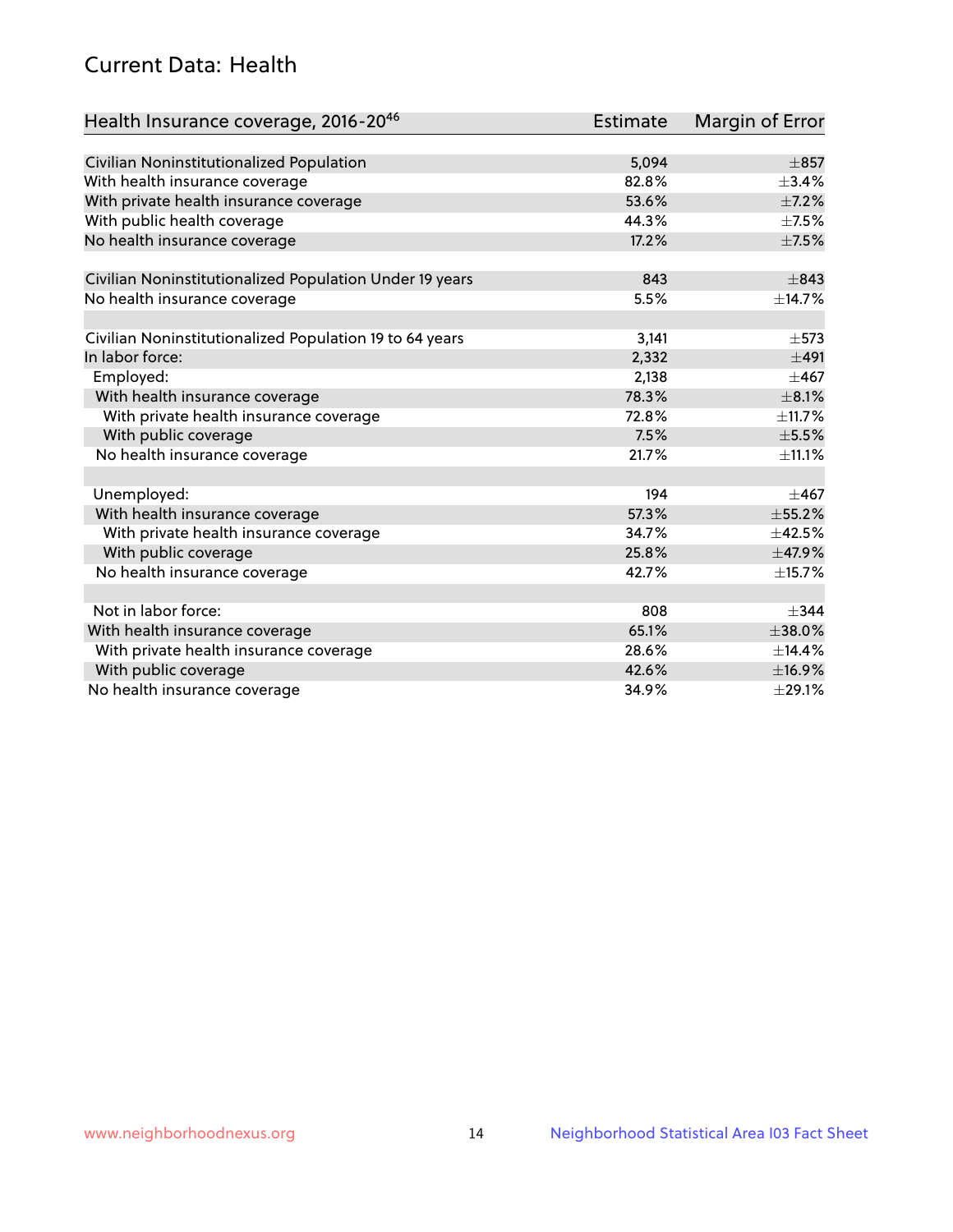#### Notes:

- 1. Source: U.S. Census Bureau, Decennial Census 2000, SF1 tables P8, P12; American Community Survey, tables B01001, B03002
- 2. This category includes Pacific Islanders, Native Americans and Alaska Natives, people who identify as some other race, and those who identify as bi/multi racial.
- 3. Source: U.S. Census Bureau, Decennial Census 2000, SF1 tables P15, P16, P18, P19; American Community Survey, tables B11001, B11005, B11003
- 4. Source: U.S. Census Bureau, Decennial Census 2000, SF3 table P37; American Community Survey, table B15002
- 5. Source: U.S. Census Bureau, Longitudinal Employer-Household Dynamics Residential Area Characteristics, Table JT01 (Primary Jobs); Workplace Area Characteristics, Table JT00 (All Jobs)
- 6. Source: U.S. Census Bureau, Decennial Census 2000, SF3 tables P52, P87; American Community Survey, tables B19001, B17001
- 7. Source: U.S. Census Bureau, Decennial Census 2000, SF1 tables H3, H4; American Community Survey, tables B25002, B25009
- 8. Source: U.S. Census Bureau, Decennial Census 2000, SF3 table H44; American Community Survey, tables B25044
- 9. Source: Atlanta Police Department, COBRA; U.S. Census Bureau, American Community Survey, table B01001
- 10. Source: U.S. Census Bureau, American Community Survey, table B01001
- 11. Source: U.S. Census Bureau, American Community Survey, table B03002
- 12. Source: U.S. Census Bureau, American Community Survey, table B05002
- 13. Source: U.S. Census Bureau, American Community Survey, table B05003
- 14. Source: U.S. Census Bureau, American Community Survey, tables B19001, B19025, B19051, B19061, B19055, B19065, B19059, B19069, B19056, B19066, B19057, B19067, B22001, B19101, B19127
- 15. Source: U.S. Census Bureau, American Community Survey, tables B19201, B19214, B20017, B19313
- 16. Source: U.S. Census Bureau, American Community Survey, table B17010
- 17. Source: U.S. Census Bureau, American Community Survey, tables B17001, B17006, B17021, B17007. Table totals may be lower than the total population, as they are based on the population for whom poverty status is determined.
- 18. Source: U.S. Census Bureau, American Community Survey, B17001H, B17001B, B17001D, B17001I. Table totals may be lower than the total population, as they are based on the population for whom poverty status is determined.
- 19. Source: U.S. Census Bureau, American Community Survey, tables B23001, B23008
- 20. Source: U.S. Census Bureau, American Community Survey, table C24030
- 21. Source: U.S. Census Bureau, American Community Survey, table C24010
- 22. Source: U.S. Census Bureau, American Community Survey, table B24080
- 23. Source: U.S. Census Bureau, Longitudinal Employer-Household Dynamics Origin-Destination Data, Tables JT00 Main and JT00 Aux
- 24. Source: U.S. Census Bureau, Longitudinal Employer-Household Dynamics Origin-Destination Data, Tables JT00 Main and JT00 Aux
- 25. Source: U.S. Census Bureau, Longitudinal Employer-Household Dynamics Origin-Destination Data, Tables JT00 Main and JT00 Aux
- 26. Source: U.S. Census Bureau, Longitudinal Employer-Household Dynamics Origin-Destination Data, Tables JT00 Main and JT00 Aux
- 27. Source: U.S. Census Bureau, American Community Survey, table B14001
- 28. Source: U.S. Census Bureau, American Community Survey, table B15002
- 29. Source: U.S. Census Bureau, American Community Survey, tables B11001, B11003, B11007, B11005, B09019
- 30. Source: U.S. Census Bureau, American Community Survey, tables B25002, B25003, B25004
- 31. Source: U.S. Census Bureau, American Community Survey, table B25024
- 32. Source: U.S. Census Bureau, American Community Survey, table B25034
- 33. Source: U.S. Census Bureau, American Community Survey, tables B25009, B25008, B25003
- 34. Source: U.S. Census Bureau, American Community Survey, table B07003
- 35. Source: U.S. Census Bureau, American Community Survey, table B25075. This value is self-reported and may differ from home values as determined by the County Tax Assessor.
- 36. Source: U.S. Census Bureau, American Community Survey, table B25081
- 37. Source: U.S. Census Bureau, American Community Survey, table B25087
- 38. Source: U.S. Census Bureau, American Community Survey, table B25091
- 39. Excludes units where Selected Monthly Owner Costs as a Percentage of Income cannot be computed.
- 40. Excludes units where Selected Monthly Owner Costs as a Percentage of Income cannot be computed.
- 41. Source: U.S. Census Bureau, American Community Survey, table B25063
- 42. Source: U.S. Census Bureau, American Community Survey, table B25070
- 43. Excludes units where Gross Rent as a Percentage of Income cannot be computed.
- 44. Source: U.S. Census Bureau, American Community Survey, tables B08101, B08013
- 45. Source: U.S. Census Bureau, American Community Survey, table B25044
- 46. Source: U.S. Census Bureau, American Community Survey, tables B18135, B27011

The dagger (†) symbol denotes values that cannot be computed.